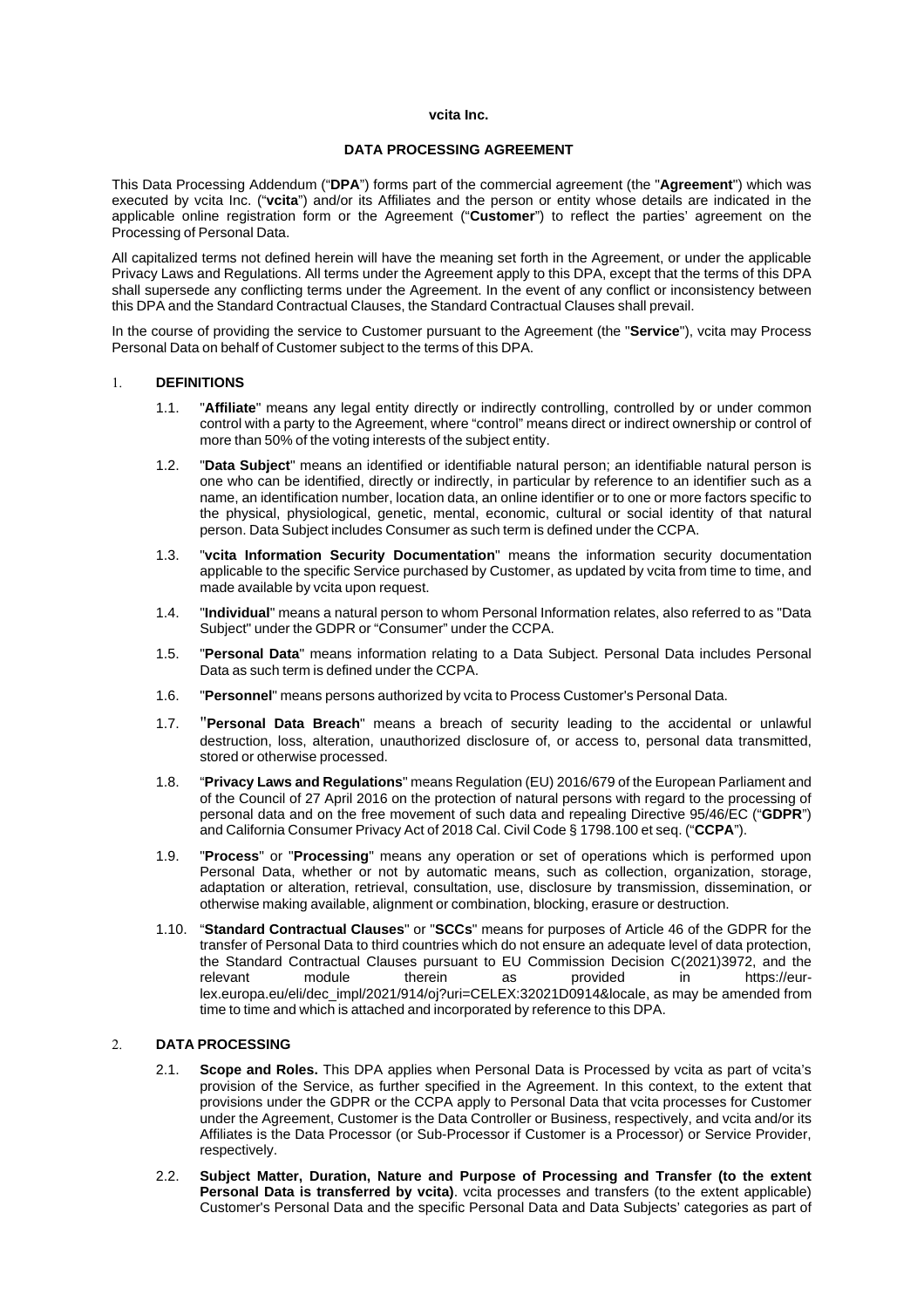and for the purpose of providing Customer with the Service, pursuant to the specifications and for the duration under the terms of the Agreement and this DPA.

- 2.3. **Instructions for vcita's Processing of Personal Data**. vcita will only Process Personal Data on behalf of and in accordance with Customer's instructions. Customer instructs vcita to Process Personal Data for the following purposes: (i) Processing in accordance with the Agreement, including, without limitation to provide, operate, control, supervise and safeguard the Service – all integral parts of the provision of the Service to Customer; (ii) Processing to comply with other reasonable instructions provided by Customer where such instructions are consistent with the terms of the Agreement and comply with applicable requirements under Privacy Laws and Regulations; and (iii) in particular, transfer Customer Personal Data to any country or territory, all as reasonably necessary for the provision of the Service and consistent with the provisions of this Section 2.3 and the Agreement, and in accordance with applicable requirements under the applicable Privacy Laws and Regulations. Processing outside the scope of this DPA (if any) will require prior written agreement between vcita and Customer on additional instructions for processing, including agreement on any additional fees Customer will pay to vcita for carrying out such instructions.
- 2.4. As required under applicable Privacy Laws and Regulations, vcita will inform Customer immediately, if in vcita's opinion an instruction violates any provision under such applicable Privacy Laws and Regulations and will be under no obligation to follow such instruction, until the matter is resolved in good-faith between the parties.
- 2.5. vcita will not (1) Sell Personal Data, or (2) retain, use or disclose Personal Data (i) for any purpose other than for the specific purpose of performing the Service, or (ii) outside of the direct business relationship between Customer and vcita, except as permitted under the applicable Privacy Laws and Regulations. vcita acknowledges and will comply with the restrictions set forth in this Section 2.5.
- 2.6. The parties acknowledge and agree that the Personal Data that Customer discloses to vcita is provided to vcita for a Business Purpose, and Customer does not Sell Personal Data to vcita in connection with the Agreement.
- 2.7. Customer warrants and represents that it is and will remain duly and effectively authorized to give the instruction set out in Section 2.3 and any additional instructions as provided pursuant to the Agreement and/or in connection with the performance thereof, on behalf of itself and each relevant Customer Affiliate, at all relevant times and at least for as long as the Agreement is in effect and for any additional period during which vcita and/or its Affiliates are lawfully processing the Customer Personal Data.
- 2.8. Customer undertakes to provide all necessary notices to Data Subjects and receive all necessary permissions and consents, or otherwise secure the required lawful ground of Processing, as necessary for vcita to process Personal Data on Customer's behalf under the terms of the Agreement and this DPA, pursuant to the applicable Privacy Laws and Regulations.
- 2.9. To the extent required under the applicable Privacy Laws and Regulations, Customer will appropriately document the Data Subjects' notices and consents, or necessary assessment with other applicable lawful grounds of Processing.
- 2.10. Customer may only provide vcita and/or its Affiliates, or otherwise have vcita (or anyone on its behalf) Process, such Customer data types and parameters which are explicitly permitted under Customer's Privacy Policy (the "**Permitted Controller Personal Data**"). Solely Customer (and not vcita and/or its Affiliates) shall be liable for any data which is provided or otherwise made available to vcita or anyone on its behalf in excess of the Permitted Controller Personal Data ("**Excess Data**"). vcita's obligations as Processor under the Agreement or this DPA shall not apply to any such Excess Data.

# 3. **ASSITANCE**

- 3.1. Taking into account the nature of the Processing, vcita will assist Customer by appropriate technical and organizational measures, insofar as this is possible, to fulfil Customer's obligation to respond to requests for exercising Data Subjects' rights, as required under applicable Privacy Laws and Regulations. vcita will further assist Customer in ensuring compliance with Customer's obligations in connection with the security of Processing, notification of a Personal Data Breach to supervisory authorities and affected Data Subjects, Customer's data protection impact assessments and Customer's prior consultation with supervisory authorities, in relation to vcita's Processing of Personal Data under this DPA. Except for negligible costs, Customer will reimburse vcita with costs and expenses incurred by vcita in connection with the provision of assistance Customer under this DPA.
- 3.2. **Requests.** vcita will, to the extent legally permitted, promptly notify Customer if vcita receives a request from a Data Subject, who's Personal Data is included in Customer's Personal Data, or a request by the Data Subject's legal guardians, to exercise the right to access, correct, amend, or delete Personal Data related to the Data Subject, or to exercise such other personal right that the Data Subject is entitled to pursuant the applicable requirements under the Privacy Laws and Regulations.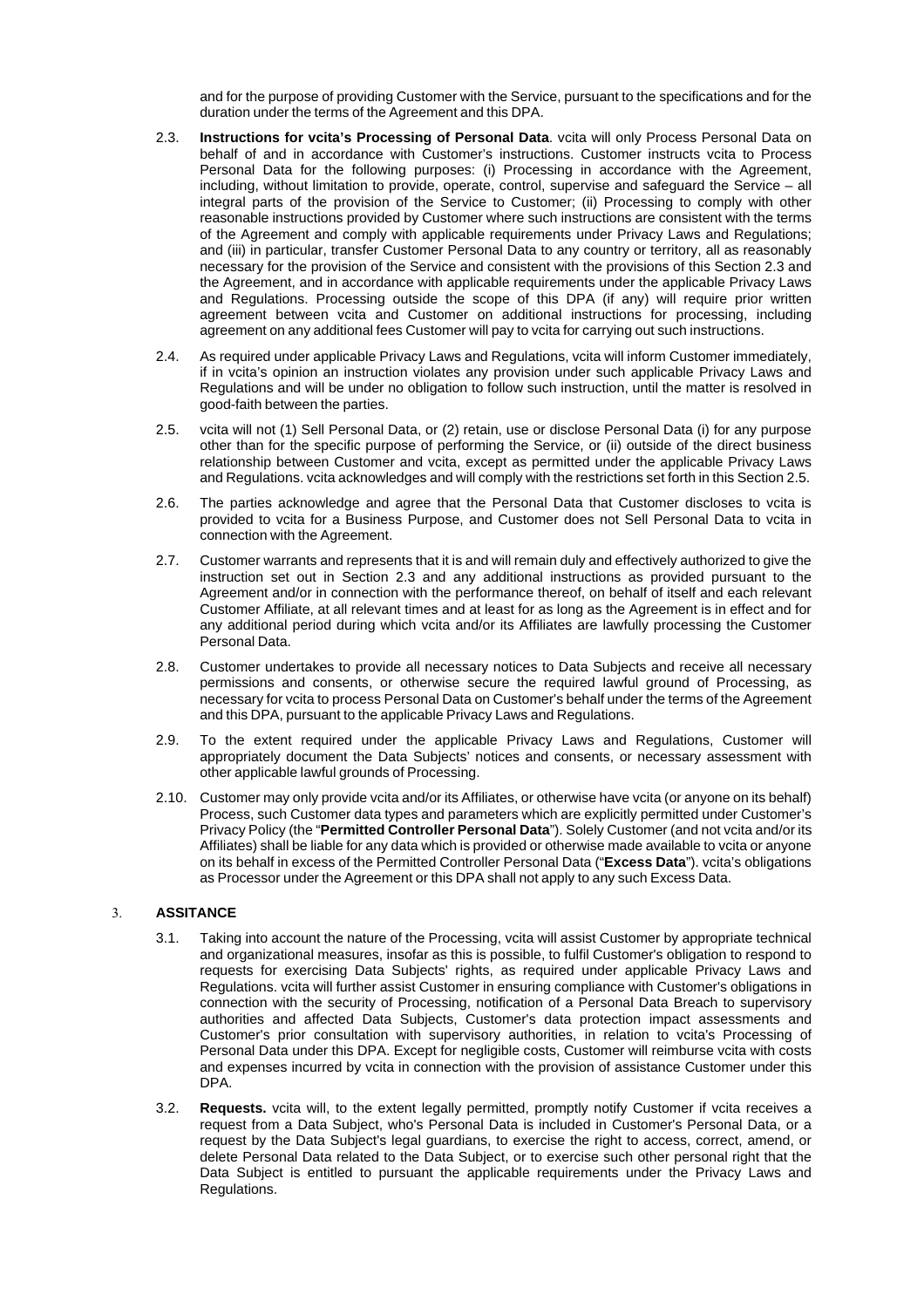# 4. **VCITA PERSONNEL**

- 4.1. **Limitation of Access**. vcita will ensure that vcita's access to Personal Data is limited only to Personnel who require such access to perform the Agreement.
- 4.2. **Confidentiality**. vcita will impose appropriate contractual obligations upon its Personnel engaged in the Processing of Personal Data, including relevant obligations regarding confidentiality, data protection, and data security. vcita will ensure that such Personnel are informed of the confidential nature of the Personal Data, have received appropriate training in their responsibilities, and have executed written confidentiality agreements. vcita will ensure that such confidentiality agreements survive the termination of the employment or engagement of its Personnel.

# 5. **SUB-PROCESSORS**

- 5.1. vcita may engage third-party service providers to process Personal Data on behalf of Customer (" **Sub-Processors**"). Customer hereby authorizes vcita to engage its Sub-Processors. A list of vcita's Sub-Processes is provided to Customer upon request. All Sub-Processors have entered into written agreements with vcita that bind them by substantially the same material obligations under this DPA.
- 5.2. vcita may engage with a new Sub-Processor ("**New Sub-Processor**") to Process Customer Personal Data on Customer's behalf. Customer may object to the Processing of Customer's Personal Data by the New Sub-Processor, for reasonable and explained grounds, within five (5) business days following vcita's written notice to Customer of the intended engagement with the New Sub-Processor. If Customer timely sends vcita a written objection notice, the parties will make a goodfaith effort to resolve Customer's objection. In the absence of a resolution, vcita will make commercially reasonable efforts to provide Customer with the same level of Service, without using the New Processor to Process Customer's Personal Data. Where vcita notifies Customer of its intention to continue to use the New Sub-Processor in these circumstances, Customer may, by providing written notice to vcita, terminate the Agreement immediately.
- 5.3. vcita will be liable for the acts and omissions related to the Processing of Personal Data by its Other Processors to the same extent that vcita would be liable if performing the Service of each Other Processor, under the terms of the Agreement.

# 6. **ONWARD AND TRANS-BORDER TRANSFER**

- 6.1. Transfer of Personal Data related to Data Subjects within the EU to a jurisdiction other than a jurisdiction in the EU, the EEA, or the European Commission-approved countries providing 'adequate' data protection ("**Third Country**"), by vcita will be made for Personal Data related to Data Subjects within the EU in accordance the SCCs or, as required, in accordance with any successor thereof or an alternative lawful data transfer mechanism. If data transfers under this Section 6.1 including, if applicable or required, to vcita Affiliates and/or Sub-Processors rely on the SCCs to enable the lawful transfer of Personal Data related to Data Subjects within the EU, as set forth in the preceding sentence, the parties hereby agree that Data Subjects for whom vcita Processes Personal Data related to Data Subjects within the EU are third-party beneficiaries under the SCCs. If vcita is unable or becomes unable to comply with these requirements, Personal Data related to Data Subjects within the EU will be Processed and used exclusively within the territory of a Member State of the European Union and any transfer of Personal Data related to Data Subjects within the EU to a non-EU country will require the prior written consent of Customer with respect to such Personal Data. vcita shall promptly notify Customer of any inability by vcita to comply with the provisions of this Section 6. For the purpose of the SCCs vcita shall be considered as data importer and Customer shall be considered as data exporter. To the extent relevant and required the parties shall identify the competent supervisory authority/ies in accordance with Clause 13 of the SCC.
- 6.2. In accordance with Article 46 of the GDPR and the SCCs, and without prejudice to any provisions of this DPA, vcita undertakes the following additional safeguards to secure Personal Data transferred on the basis of the SCCs to Third Countries:
	- 6.2.1. vcita will implement and maintain the technical and organizational measures, such as encryption, access controls, or similar technologies, as applicable, with a purpose to protect Customer Personal Data against any processing for national security or other government purposes that goes beyond what is necessary and proportionate in a democratic society, considering the type of processing activities under the Agreement and relevant circumstances. The vcita technical and organizational measures will be made available upon request;
	- 6.2.2. For the purposes of safeguarding Customer Personal Data when any government or regulatory authority requests access to such data, and unless required by a valid court order or if otherwise vcita may face criminal charges for failing to comply with orders or demands to disclose or otherwise provide access to Customer Personal Data, or where the access is requested to prevent imminent threat to lives, vcita will:
		- 6.2.2.1. not purposefully create back doors or similar programming that could be used to access Customer Personal Data;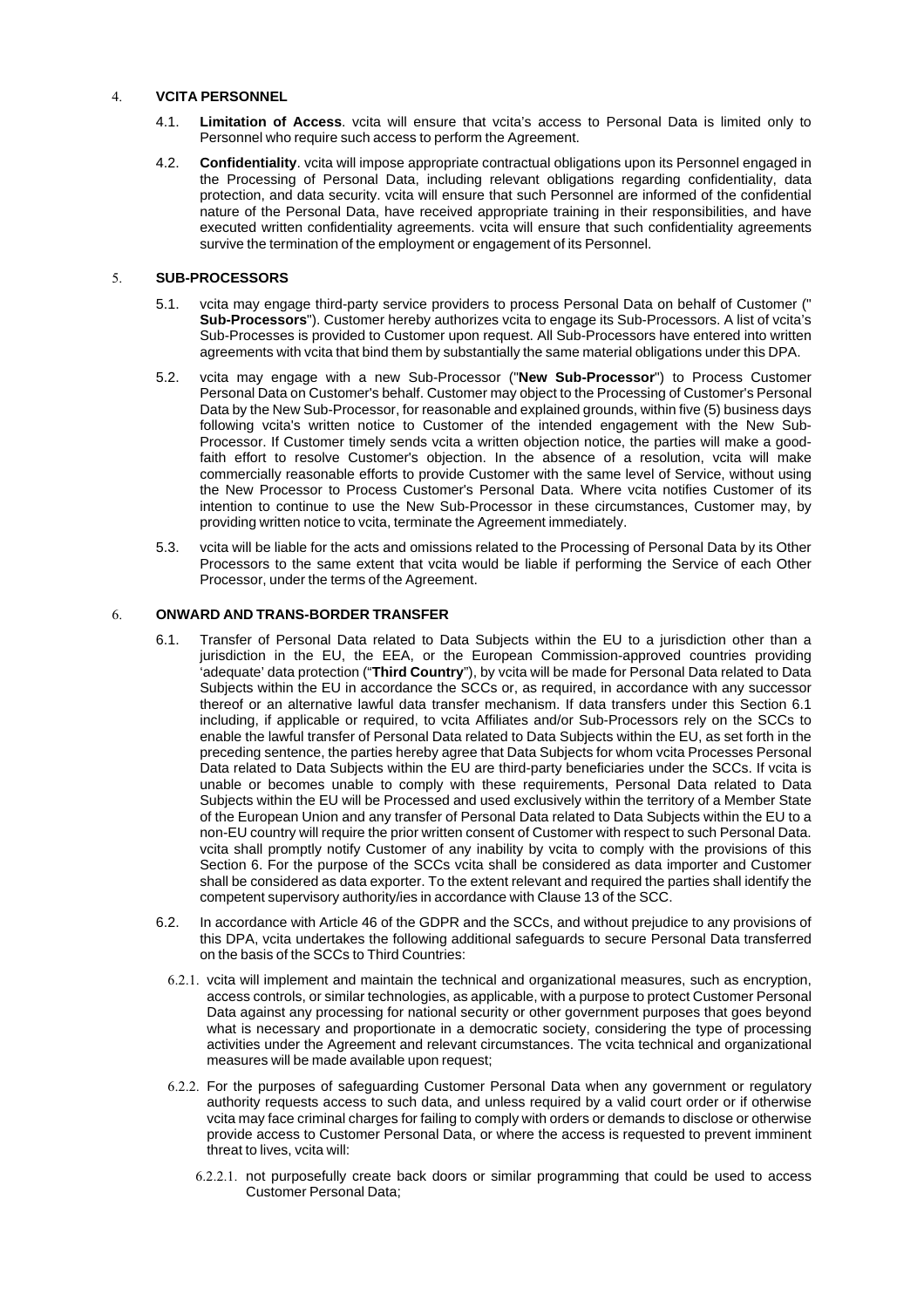- 6.2.2.2. not provide the source code or encryption keys to any government agency for the purpose of accessing Customer Personal Data; and
- 6.2.2.3. upon Customer's written request, provide reasonable available information about the requests of access to Personal Data by government agencies vcita has received in the 6 months preceding to Customer's request.
- 6.2.3. If vcita receives a request by a government agency to access Customer Personal Data, vcita will notify Customer of such request to enable the Customer to take necessary actions, to communicate directly with the relevant authority and to respond to the request. If vcita is prohibited by law to notify the Customer of such request, vcita will make reasonable efforts to challenge such prohibition through judicial action or other means at Customer's expense and, to the extent possible, will provide only the minimum amount of information necessary.

### 7. **INFORMATION SECURITY**

vcita will maintain administrative, physical and technical safeguards for the protection of the security, confidentiality and integrity of Customer's Personal Data pursuant to the vcita Information Security Documentation. vcita regularly monitors compliance with these safeguards. vcita will not materially decrease the overall security of the Service during the term of the Agreement. Further information about vcita's technical and organizational measures and its Information Security Documentations will be made available upon request.

# 8. **AUDIT AND DEMONSTRATION OF COMPLIANCE**

vcita will allow for and contribute to data audits, including inspections, conducted by Customer or another auditor mandated by Customer, in relation to vcita's obligations under this DPA. vcita may satisfy the audit obligation under this section by providing Customer with attestations, certifications and summaries of audit reports conducted by accredited third party auditors. Other audits by Customer are subject to the following terms: (i) the audit will be pre-scheduled in writing with vcita, at least forty-five (45) days in advance and will be performed not more than once a year (unless the audit is required by a Supervisory Authority ); (ii) a thirdparty auditor will execute a non-disclosure and non-competition undertaking toward vcita; (iii) the auditor will not have access to non-Customer data; (iv) Customer will make sure that the audit will not interfere with or damage vcita's business activities and information and network systems; (v) Customer will bear all costs and expenses related to the audit; (vi) the auditor will first deliver a draft report to vcita and allow vcita reasonable time and no less than ten (10) business days, to review and respond to the auditor's findings, before submitting the report to the Customer; (vii) Customer will receive only the auditor's report, with vcita's comments, without any vcita 'raw data' materials, will keep the audit results in strict confidentiality and will use it solely for the specific purposes of the audit under this DPA; and (viii) as soon as the purpose of the audit is completed, Customer will permanently and completely dispose of all copies of the audit report.

# 9. **SECURITY BREACH MANAGEMENT AND NOTIFICATION**

- 9.1. vcita maintains security incident management and breach notification policies and procedures and will notify Customer without undue delay after becoming aware of a Personal Data Breach related to Customer's Personal Data which vcita, or any of vcita's Sub-Processors, Process. vcita's notice will at least: (a) describe the nature of the Personal Data Breach including where possible, the categories and approximate number of Data Subjects concerned and the categories and approximate number of Personal Data records concerned; (b) communicate the name and contact details of the vcita's Data Protection Team, which will be available to provide any additional available information about the Personal Data Breach; (c) describe the likely consequences of the Personal Data Breach; (d) describe the measures taken or proposed to be taken by vcita to address the Personal Data Breach, including, where appropriate, measures to mitigate its possible adverse effects. Where, and in so far as, it is not possible to provide the information at the same time, the information may be provided in phases without undue further delay.
- 9.2. vcita will work diligently, pursuant to its incident management and breach notification policies and procedures to promptly identify and remediate the cause of the Personal Data Breach and will promptly inform Customer accordingly.

# 10. **DELETION AND RETENTION OF PERSONAL DATA**

- 10.1. **Data Deletion**. Within reasonable time after the end of the provision of the Service and upon Customer's request, vcita will return Customer's Personal Data to Customer or delete such data, including by de-identifying thereof.
- 10.2. **Data Retention**. Notwithstanding, Customer acknowledges and agrees that vcita may retain copies of Customer Personal Data as necessary in connection with its routine backup and archiving procedures and to ensure compliance with its legal obligations and its continuing obligations under the applicable law, including to retain data pursuant to legal requirements and to use such data to protect vcita, its Affiliates, agents, and any person on their behalf in court and administrative